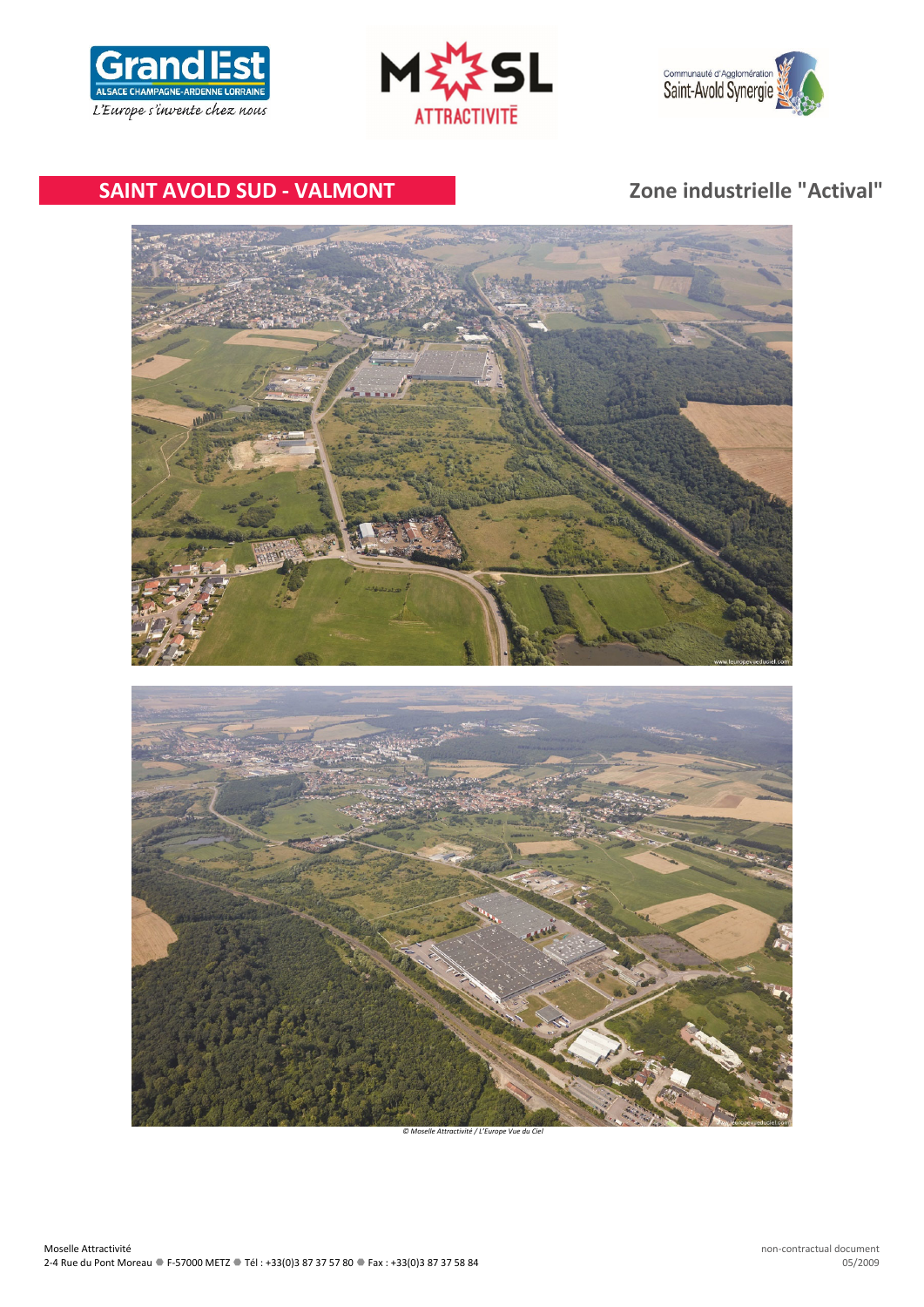# **MAIN BUSINESSES IN THE SECTOR**

| <b>COMPANY NAME</b>            | <b>LOCATION</b> | <b>BUSINESS</b>                             | <b>WORKFORCE</b> |
|--------------------------------|-----------------|---------------------------------------------|------------------|
| INEO INDUSTRIE & TERTIAIRE EST | St Avold        | Electricity and instrumentation             | 708              |
| ARKEMA                         | St Avold        | Acrylic acid and derivatives                | 370              |
| TOTAL PETROCHEMICALS           | St Avold        | Production of polyethylene and polystyrene  | 275              |
| <b>GAZEL ENERGIE</b>           | St Avold        | Electricity generation                      | 130              |
| <b>URSA FRANCE</b>             | St Avold        | Manufacture of insulation products          | 128              |
| <b>ALTUGLAS INTERNATIONAL</b>  | St Avold        | Production of acrylic glass sheet           | 120              |
| <b>SOLOGIS</b>                 | Valmont         | Logistic haulage                            | 38               |
| <b>CRISTINI</b>                | Valmont         | Public works                                | 29               |
| SOSTMEIER SARL                 | Valmont         | Shipping and customs agent                  | 24               |
| <b>FORMICA SAS</b>             | Valmont         | Multi-customer platform / Plastic materials | 21               |
| LORRAINE FER ET METAUX         | Valmont         | Metals recycling                            | 18               |
| <b>FORTRANS</b>                | Valmont         | Road haulage                                | 15               |
| <b>CESAM TRANSPORT</b>         | Valmont         | Road haulage                                | 13               |
| <b>CPE ENERGIES</b>            | Valmont         | Hydrocarbons carrier and distributor        | 7                |
| <b>SNTP</b>                    | Valmont         | Freight transport                           | 7                |
| <b>DELTA CONSTRUCTION</b>      | Valmont         | <b>Building construction</b>                | 4                |
| <b>GENIE TEC FRANCE</b>        | Valmont         | Safety and engineering advices              | 4                |